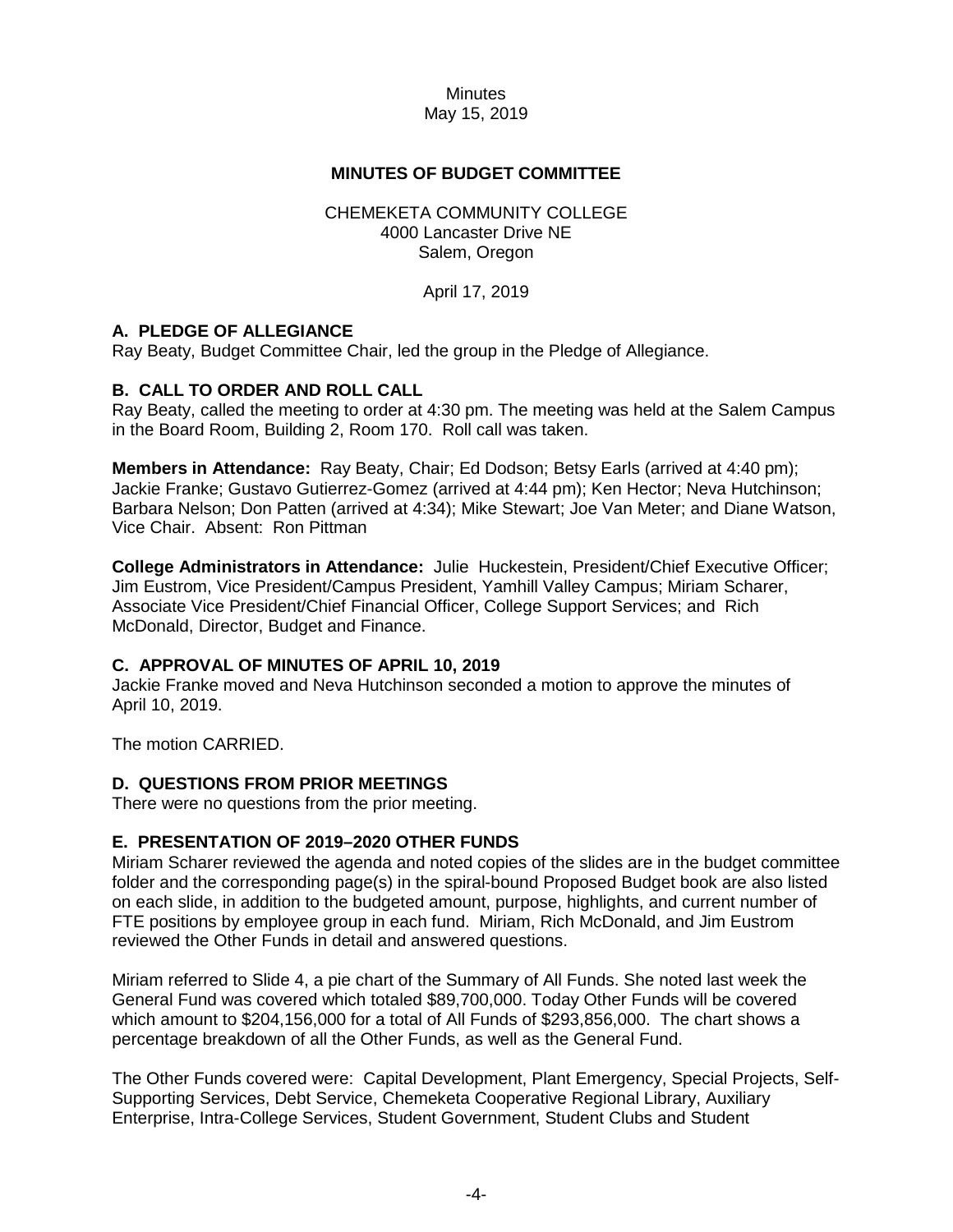Minutes of Budget Committee April 17, 2019 Page 2

Newspaper, Athletics, External Organization Billing, and Financial Aid. Position changes, eliminations, reductions in force and investments are noted on the slides. The following highlights or questions were noted:

Capital Development Fund

- Major project includes moving from the design stage to the construction phase of the agricultural complex, a \$12 million project, half funded by the college reflected in this fund and the other half reflected in the special projects fund. Estimated completion date is Fall 2020.
- Capital maintenance projects include reroofing of Buildings 2 and 9.

Special Projects Funds

- This fund ensures budget authority for grants such as Carl Perkins, TRiO, College Assistance Migrant Program (CAMP), and High School Equivalency (HEP), and Chemeketa Accelerated Pathways to Success (CAPS). The full list of grants is on pages 160–161 in the Proposed Budget booklet.
- Includes \$6 million for the Ag Complex received as a grant from the state.
- Reduction of 1 FTE Adult Basic Education instructor position in the HEP program.

Self-Supporting Funds

- This fund accounts for activities that supplement the general fund programming and is selfsupporting or self-sustaining. Some of the bigger programs include eLearning and Academic Technology, Center for Business & Industry (CCBI), Corrections Education, High School Programs, and International Programs.
- Eliminated one exempt eLearning supervisor position due to retirement; one vacant Building Inspection faculty position which was a trial status position; and a vacant .5 Robotics/ Electronics faculty position (the other .5 was eliminated from the General Fund).
- Transfers or funding from the General Fund for a few positions: Community Education (.07 exempt), two trial status positions in Pharmacy Tech (1.0 faculty) and Engineering (1.0 faculty), Evening and Weekend (1.0 classified), and Medical Office Assisting (1.0 faculty).

Debt Service Fund

- There are three types of long-term debt—Certificates of Participation (COPs), General Obligation bonds, and PERS bonds. On Slide 10, a table showing the remaining amounts, maturity date, and number of series for each obligation was shared.
- Includes a PERS Reserve fund. The PERS rate will increase to 3.5 percent for the next biennium so 1 percent will come from the General Fund and 2.5 percent from this fund.
- Chris Brantley asked how long will the reserve last based on a 2 percent increase. Rich said it would last 6–10 years.

Chemeketa Cooperative Regional Library Service (CCRLS)

- CCRLS levies their own tax to fund their operations.
- A separate CCRLS Reserve Fund is funded by a \$65,000 transfer each year from the CCRLS budget to cover technology upgrades and to replace the courier truck every seven years.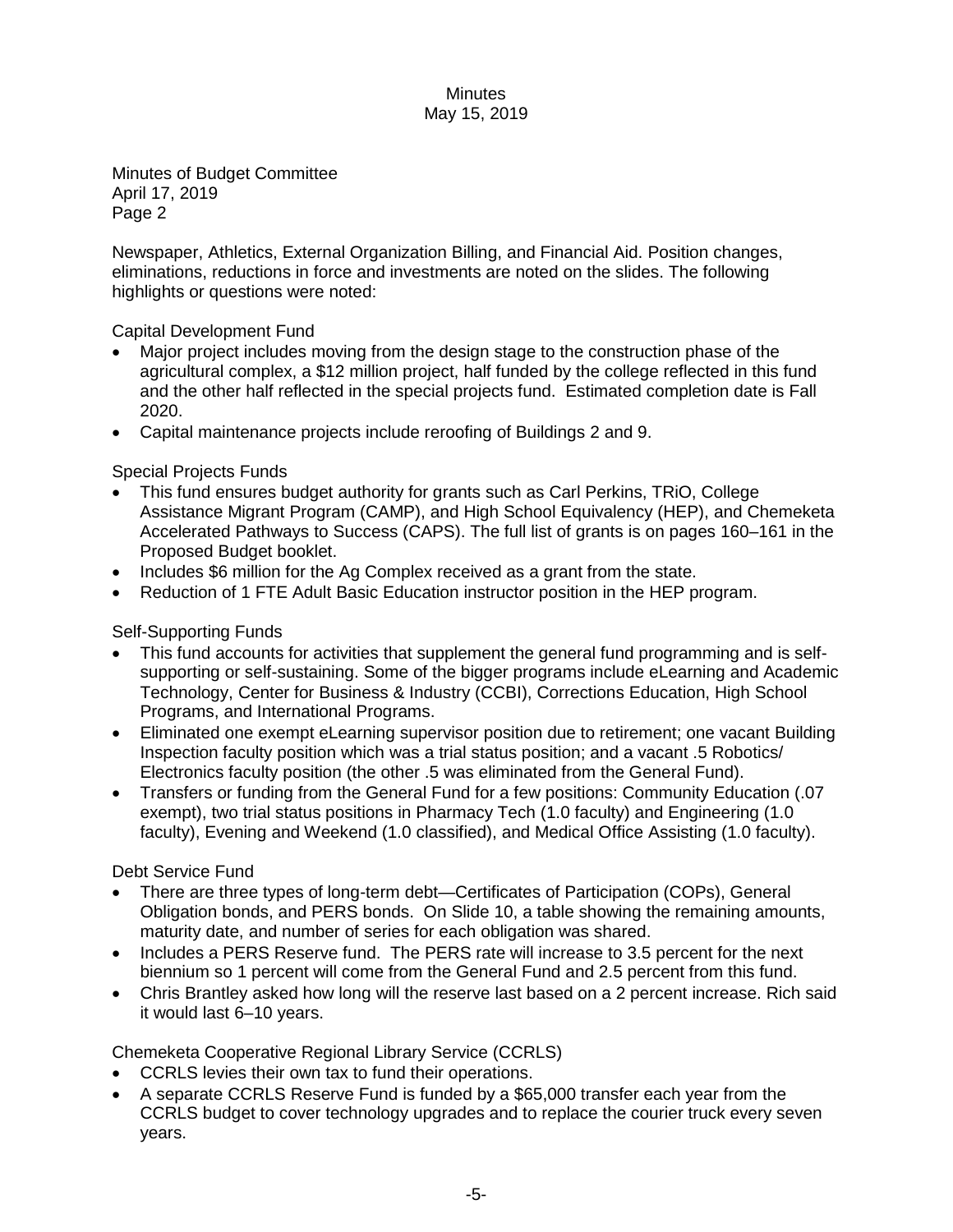Minutes of Budget Committee April 17, 2019 Page 3

Auxiliary Enterprise Fund (Bookstore)

- While the textbook affordability initiatives have been saving money for students, bookstore revenues have declined. There are sufficient fund balances for continued support for now.
- Funding for .25 FTE exempt supervisor position moved from General Fund.
- Add .25 to an existing .75 classified position for a centralized furniture buyer position.

Intra-College Services Fund

- This is an internal service fund for copying, printing, and telephone.
- Includes two reserve funds for insurance reserves (premium relief for employee health insurance) and self-insurance for unemployment.

Athletics Fund

- Includes a transfer of \$25,000 for two women's sports that have been added—cross country (fall) and long distance track (spring). This results in an increase from seven to nine athletic teams—three men and six women sports teams—consisting of men and women's basketball, men and women's soccer, men's baseball, women's volleyball, softball, cross country and long distance track.
- Athletes continue to fund raise \$35,000; and a portion of the universal fee is designated for athletic revenue.

External Organization Billing Fund

• A pass-through account for billing external organizations that lease space and for professional organizations when the college is the fiscal agent or treasurer.

Financial Aid Fund

- This is the second largest of all the Other Funds, representing 22.6 percent of the total budget. This is primarily a pass-through for federal, state, private, and college paid tuition scholarships, including Chemeketa Scholars and the Oregon Promise.
- Dollar amount similar to last year; however, some funding has moved from federal to state with reduced disbursements in federal based on enrollment; increases in state aid with Oregon Promise and the Oregon Opportunity Grant.

Slide 18 is a table of All Funds FTE Changes for both the General Fund and Other Funds. It reflects a reduction of 7.18 FTE in Other Funds and a reduction of 19.27 in General Fund for a net reduction of 26.45 FTE.

Slide 19 is a Summary of Other Funds FTE broken down by employee category: 22.25 faculty; 110.76 classified; and 24.85 exempt, for a total of 157.86 FTE salaried positions funded under Other Funds. Slide 20 is a Summary of All Funds FTE broken down by employee category: 230.50 faculty; 353.40 classified; and 104.60 exempt, for a total of 688.50 salaried employees funded by Other Funds and the General Fund for the next budget year.

Chris Brantley asked if the college has a plan to bring up the ending fund balance (EFB) to the 10–15 percent range. It was noted that the plan is to receive 100 percent of revenues and not spend 100 percent of expenditures so that the balance can go towards the EFB, and with the elimination of positions and savings throughout the year, this will help to right-size the EFB.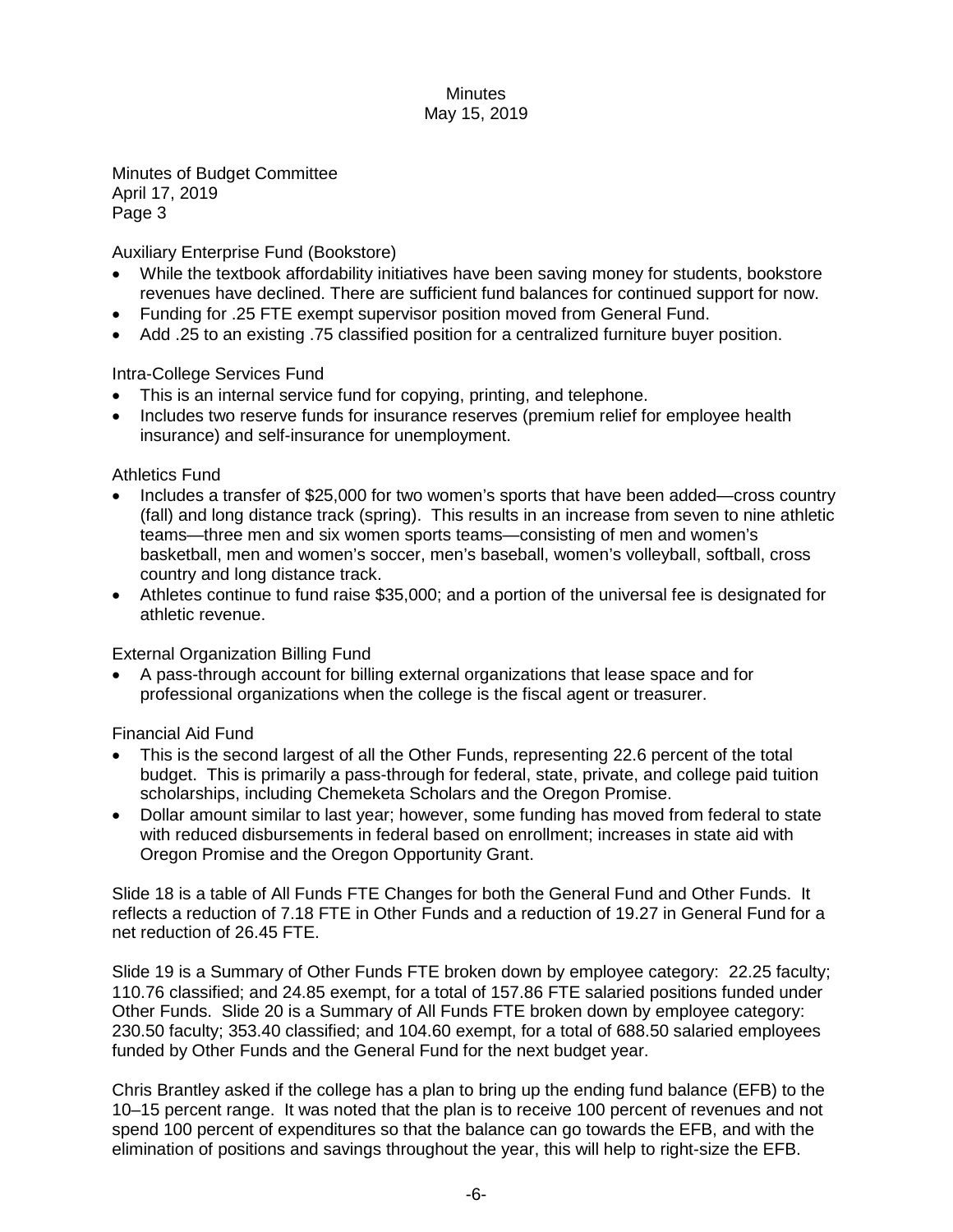Minutes of Budget Committee April 17, 2019 Page 4

# **F. COLLEGE PROGRAM UPDATE**

Don Brase, executive dean, shared an update on Guided Pathways, which is highly structured student experiences that guide students on the pathway to completion. This is a national movement with over 250 colleges adopting this model. Slide 23 covered the definition; the college effort which is a change in processes, systems, and culture; equity so all students have an equal chance to obtain a degree; timeline for implementation is Fall 2022; and resources including investments in software, systems, and advising will be needed.

Manuel Guerra, executive dean of Student Development and Learning Resources, shared an update on the Chemeketa Accelerated Pathways to Success (CAPS) grant. In October 2018, the college was awarded a five-year, \$2.4 million federal grant to implement a seamless student support system especially for Latinx and low-income students. The two main goals are to improve student access, engagement, persistence, progression, and completion and to strengthen institutional efficiency and effectiveness in order to improve the overall student experience. Key activities include early risk assessment, expand early alert systems, expand peer-led faculty professional development, and enhance articulation and transfer. The overall goal is to create effective practices that are sustainable, institutionalized, and benefit all students long term.

Manuel introduced James McNicholas, CAPS coordinator, and Melissa Frey, dean of Enrollment Services and project director of CAPS. The grant provided four student navigators (student success coaches) and one systems analyst.

Manuel answered questions as to whether navigators and resources will be available at YVC and outreach centers, and if this program is for transfer students or CTE-bound students or both. Julie noted it's not about the four navigators, this is a transformation to improve student access and engagement so that student who sees any advisor, faculty, or staff member will have the same tools and information to get the support and services they need.

# **G. PRESENTATION OF BUDGET RECOMMENDATION—ACTION REQUIRED**

Rich McDonald referred to the Motion for Approval in the budget folder that lists the figures for the resolution and noted the total of all funds is \$293,856,000. This is the budget that the college recommends to the budget committee for approval, which will go to the board for adoption. It also lists the property tax rates and amount to be imposed. The following budget recommendation for the 2019–2020 proposed budget was submitted for approval, including the following totals by fund:

| <b>General Fund</b>                                 | 89,700,000 |
|-----------------------------------------------------|------------|
| <b>Capital Development Fund</b>                     | 23,000,000 |
| <b>Plant Emergency Fund</b>                         | 750,000    |
| <b>Special Projects Fund</b>                        | 14,575,000 |
| <b>Self-Supporting Services Fund</b>                | 28,435,500 |
| Debt Service Fund                                   | 40,500,000 |
| Chemeketa Cooperative Regional Library Service Fund | 4,166,000  |
| <b>Reserve Funds</b>                                | 390,000    |
| <b>Auxiliary Enterprise Fund</b>                    | 9,600,000  |
| Intra-College Services Fund                         | 14,927,000 |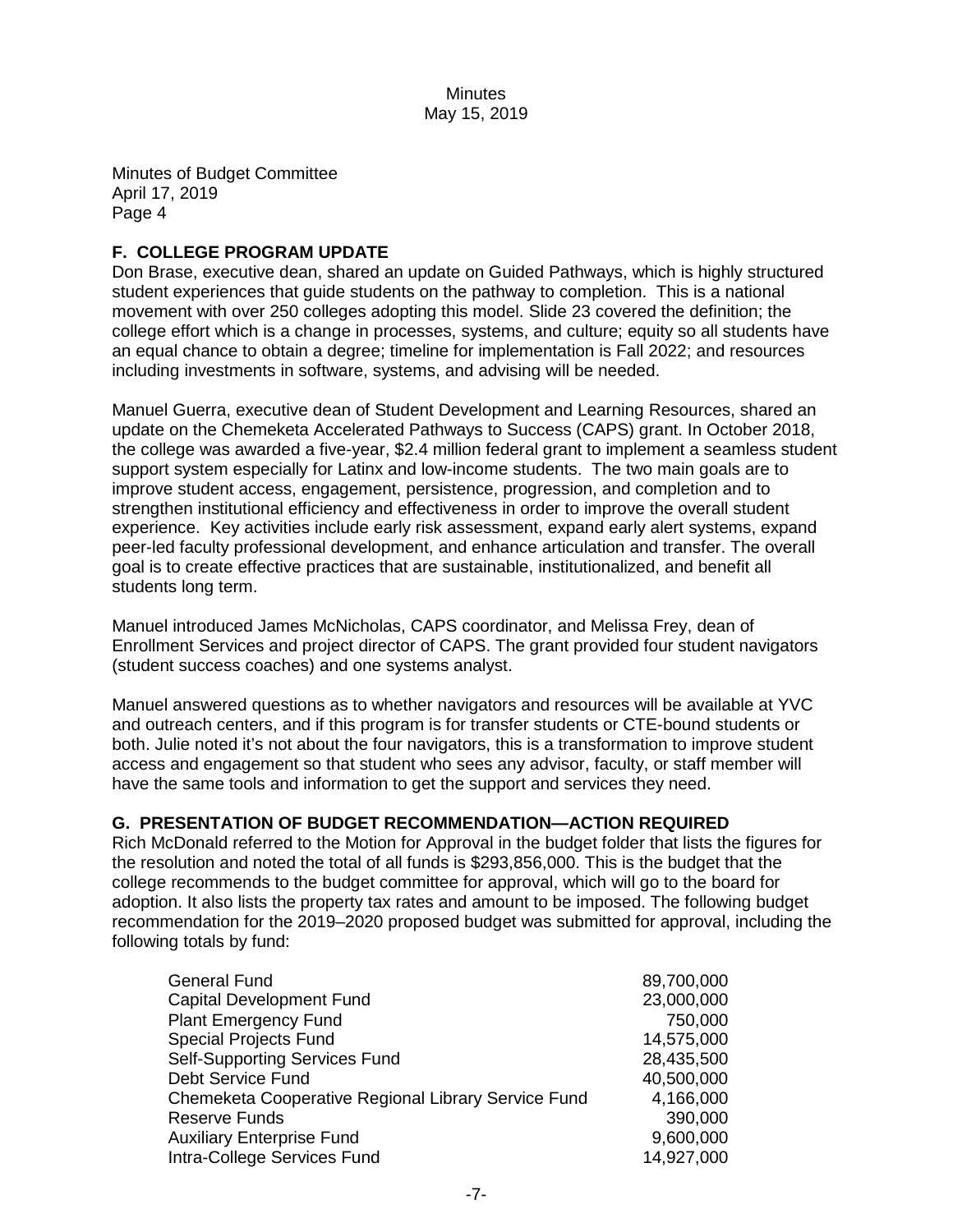April 17, 2019 Page 5

| Student Government, Clubs, and Newspaper Funds | 300,000       |
|------------------------------------------------|---------------|
| <b>Athletics Fund</b>                          | 450,000       |
| <b>External Organization Billing Fund</b>      | 550,000       |
| <b>Financial Aid Fund</b>                      | 66,512,500    |
| <b>Total All Funds</b>                         | \$293,856,000 |

And that the Budget Committee establish and approve the following property tax rates and amount to be imposed:

| Chemeketa Community College     | \$0.6259/\$1,000 |
|---------------------------------|------------------|
| <b>CCRLS</b>                    | \$0.0818/\$1,000 |
| <b>General Obligation Bonds</b> | \$10,300,000     |

# **H. PUBLIC TESTIMONY REGARDING PROPOSED BUDGET**

None was heard.

# **I. DISCUSSION OF RECOMMENDED BUDGET**

Budget Committee members acknowledged staff for their work in putting together a clear and well-organized presentation of the budget and answering questions throughout the process.

## **J. ACTION ON RECOMMENDED BUDGET**

Ken Hector moved and Jackie Franke seconded a motion that the 2019–2020 proposed budget of \$293,856,000 be approved and the property tax rates for Chemeketa Community College at \$0.6259/\$1,000; CCRLS at \$0.0818/\$1,000; and General Obligation Bonds of \$10,300,000 be imposed.

The motion CARRIED unanimously.

Ray Beaty thanked the Budget Committee, the Board of Education, and all the college staff for their work, dedication and making a difference to the students and the community. He also thanked Dr. Jessica Howard for attending the two budget committee meetings. Lastly, Ray expressed huge thanks to Julie Huckestein for her love, wisdom, and all the great accomplishments she has made at the college during her tenure as president.

## **K. ADJOURNMENT**

The meeting adjourned at 5:38 pm.

Respectfully submitted,

Jeannie Odle

Budget Committee Chair **Date** Date

Julie Huckestein

Board Secretary **President/Chief Executive Officer** 

*5/15/2019*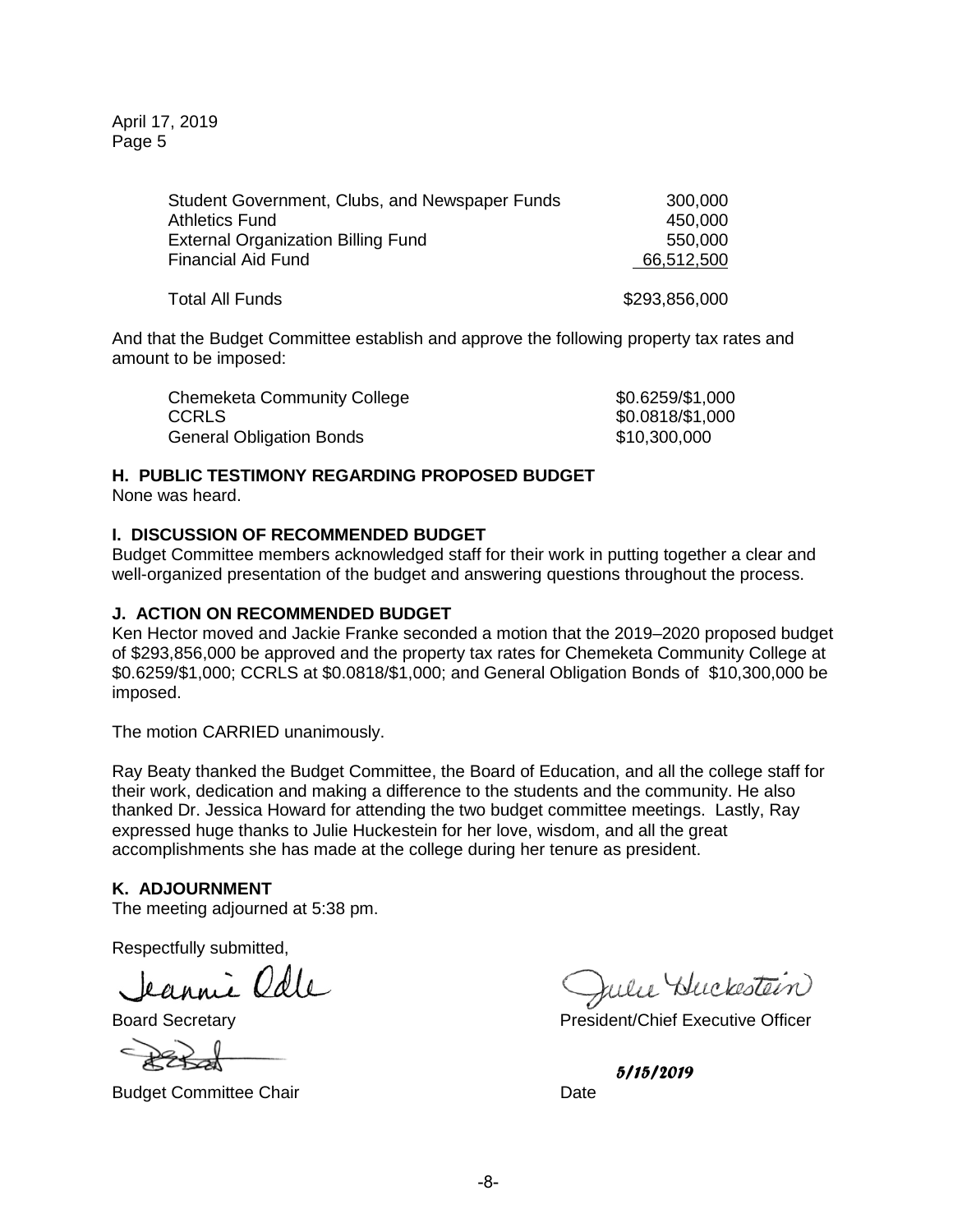# CHEMEKETA COMMUNITY COLLEGE

## **BOARD OF EDUCATION MEETING MINUTES**

April 17, 2019

# **II. A. EXECUTIVE SESSION**

The College Board of Education met at 5:38 pm for Executive Session. The meeting was held at the Salem Campus in the board dining room, Building 2, Room 172.

**Members in Attendance:** Ed Dodson; Betsy Earls; Jackie Franke; Ken Hector; Neva Hutchinson, Chair; and Diane Watson, Vice Chair. Absent: Ron Pittman (excused).

**College Administrators in Attendance:** Julie Huckestein, President/Chief Executive Officer; David Hallett, Vice President, Governance and Administration; Jim Eustrom, Vice President, Instruction and Student Services/Campus President, Yamhill Valley; and Miriam Scharer, Associate Vice President/Chief Financial Officer. Guest: Jessica Howard.

Executive Session was held in accordance with ORS 192.660(2)(d) negotiations.

Executive Session ended at 5:55 pm; and open session reconvened at 5:56 pm.

# **II. B. ADMINISTRATION UPDATES**

Updates were shared or discussed with the board on the Association of Community College Trustees (ACCT) Conference in San Francisco; Board Chair and Vice Chair for 2019–2020; new president transition; board calendar preview; PACE insurance; legislative update; Brooks update; pull approval of EMT certificate; diesel update; board policies; staffing; Marion-Polk Food Share/ Americorps date change; and board agenda preview.

A recess was taken at 6:50 pm.

## **III. REGULAR SESSION**

## **A. CALL TO ORDER**

Neva Hutchinson, Chair, reconvened the meeting at 7:02 pm. The meeting was held at the Salem Campus in the Board Room, Building 2, Room 170.

## **B. PLEDGE OF ALLEGIANCE**

Neva Hutchinson led the group in the Pledge of Allegiance.

# **C. ROLL CALL**

**Members in Attendance:** Ed Dodson; Betsy Earls; Jackie Franke; Ken Hector; Neva Hutchinson, Chair; and Diane Watson, Vice Chair. Absent: Ron Pittman (excused).

**College Administrators in Attendance:** Julie Huckestein, President/Chief Executive Officer; David Hallett, Vice President, Governance and Administration; and Jim Eustrom, Vice President, Instruction and Student Services/Campus President, Yamhill Valley.

**Board Representatives in Attendance**: Riley Dunagan, Associated Students of Chemeketa (ASC); Gail Williams Pickett, Chemeketa Classified Association; and Rory Alvarez, Chemeketa Exempt Association. Absent: Justus Ballard, Chemeketa Faculty Association.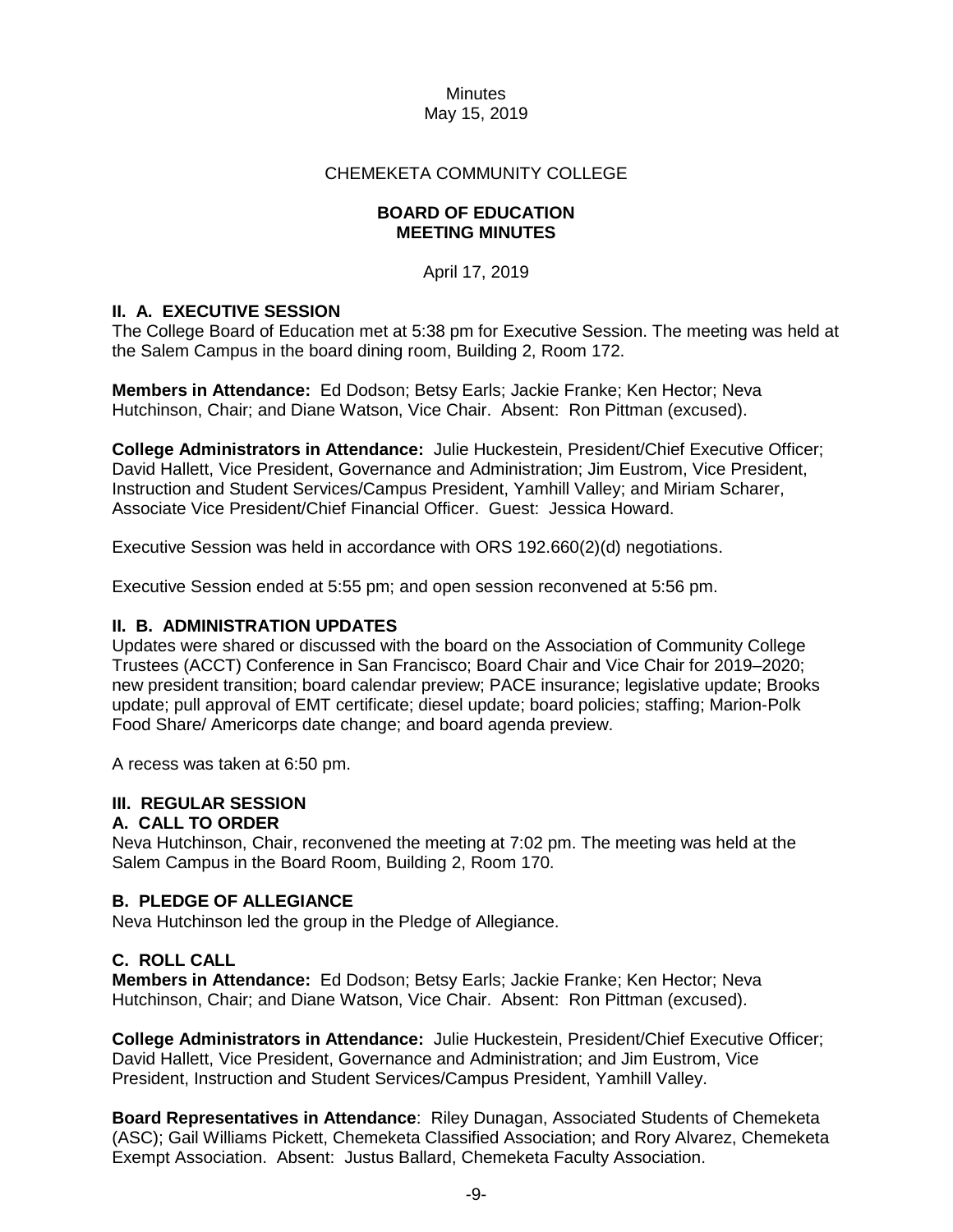Meeting Minutes Chemeketa Board of Education April 17, 2019 Page 2

# **D. COMMENTS FROM THE AUDIENCE**

None were heard.

# **E. APPROVAL OF MINUTES**

Jackie Franke moved and Diane Watson seconded the approval of minutes from the March 20, 2019.

The motion CARRIED.

# **F. REPORTS**

## **Reports from Associations**

Riley Dunagan said the ASC report stands as written. The Stop Violence Against Women event was held today and a Latino Celebration will be held on May 29. The faculty association report was accepted as written. Gail Williams Pickett, who reported in place of Terry Rohse, and Rory Alvarez, reported the classified and exempt reports stand as written.

## **Reports from the College Board of Education**

Ed Dodson attended three Storm women's softball games; First Thursdays at 3; Spring Art Show; regional high school math competition; the American Association of Community Colleges (AACC) awards; and the Stop Violence Against Women event.

Ken Hector attended a legislator visit with Representative Denyc Boles and Julie; two hearings of the Ways and Means Subcommittee on state funding for community colleges; two meetings of the Silverton Chamber Business Group; Santiam Rotary luncheon where Julie was the guest speaker; and the SEDCOR Forum lunch.

Jackie Franke attended a Jan Ree Hayesville Neighborhood Association meeting; two legislator visits with Representatives Teresa Alonso Leon and Brian Clem with Julie; a launch of Every Child in Marion County; and the Stop Violence Against Women event. Jackie commended staff in the Multicultural Student Services and the Diversity and Equity office for the exceptional speakers and presentations.

Betsy Earls attended a legislator visit with Senator Arnie Roblan and Julie and two West Salem Rotary meetings.

Diane Watson attended the Ways and Means hearing; Woodburn Rotary; the regional high school math relay; a Keizer conversation with the police at Starbucks; the evening of A Capella; and met with budget committee member Gustavo Guttierez-Gomez, Elias Villegas, and Marshall Roache to hear updates about the Woodburn Center and Brooks, respectively.

Neva Hutchinson met with Jessica Howard to discuss transitions and the Salem-Keizer area, and Neva spent spring break with her grandkids.

## **Reports from the Administration**

Jim Eustrom reported this is the sixth and final year of the initial program review process. Out of 88 program and service areas, 61 program reviews have been completed and 15 are in progress.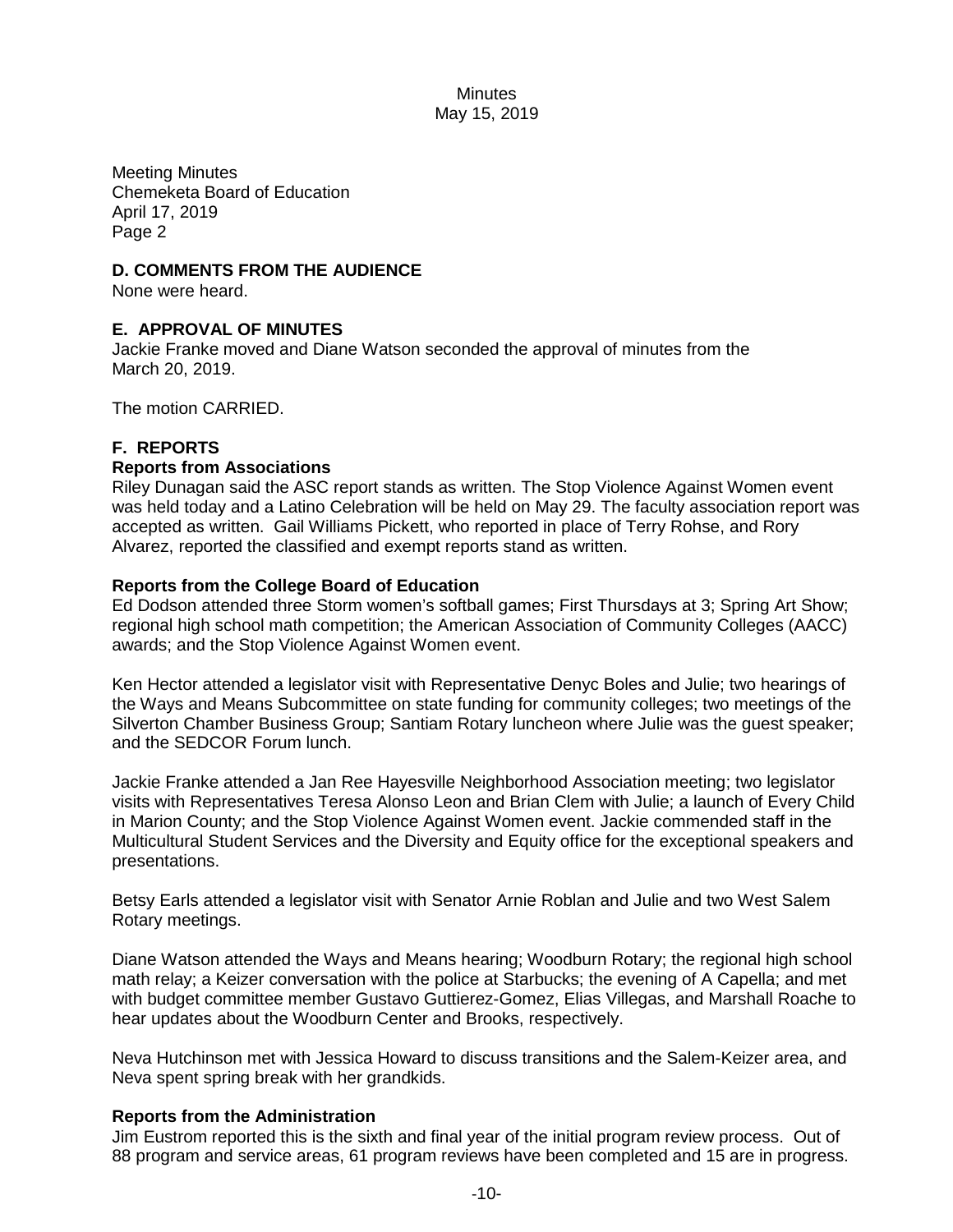Meeting Minutes Chemeketa Board of Education April 17, 2019 Page 3

The cycle will start over next year to revisit their progress. Jim acknowledged Mary Ellen Scofield who created this process and Lori Jones who provided support.

# **G. INFORMATION**

# **Budget Committee Member Selection Process for Vacancies in Zone 4 and Zone 6 for 2019–2020**

David Hallett reported there will be two vacancies on the Budget Committee for next year in Zone 4, Mike Stewart; and Zone 6, Gustavo Gutierrez-Gomez. If necessary, the vacancies will be advertised by or before June 10, 2019. Applications will be screened by a board subcommittee, and appointments will be made when appropriate. This process will be brought back to the board in May for approval.

#### **College Policies #2415, College Public Safety Authority; #2550, Integrated Pest Management; #3510, College-Funded Student Employees: Definition; and #6060, Chemeketa Community College Reserves Policy**

Rebecca Hillyer pointed out the minor changes in the first three policies which were reviewed by the President's Advisory Council (PAC). The board suggested signs with the phone number of Public Safety be posted in the parking lots so visitors or students can call to report any incidents.

Miriam Scharer reviewed Policy #6060, which is a new policy and recommended from a recent credit rating review by Standard and Poore's as well as best practices from the Government Finance Officers Association (GFOA). Miriam noted this policy formalizes the college's existing practices related to financial reserves for the general fund, capital, plant emergency, CCRLS, debt services and intra-college. The policy calls for Executive Team and presidential approval of changes to the use of internally restricted reserves. PAC reviewed this policy; board action will be requested at the May meeting.

## **College Policy #4310, Academic Freedom**

Jim Eustrom reported the major change is the procedure has been merged into the policy and the language comes directly from the faculty contract. A minor change is replacing his/her to gender neutral terms. The Academic Standards Advisory Council reviewed this policy; board action will be requested at the May meeting.

## **Proposed Schedule of College Board of Education for 2019–2020**

Dates for next year's board meetings and the summer and winter board planning meetings were shared. The schedule for next year will be brought back in May for approval.

## **Presidential Evaluation Process**

Neva Hutchinson said that since Julie's retirement date is July 7, the president's evaluation process and timeline will be modified and brought back next month for approval.

## **Direct Support Professional Associate of Applied Science (AAS) Degree**

Johnny Mack reported this new program is the result of community and employer feedback for training needed in this area. Three classes in therapeutic recreation, management and supervision, and a practicum component were added to an existing program to offer a Direct Support Professional AAS degree. Graduates in this program would be able to work as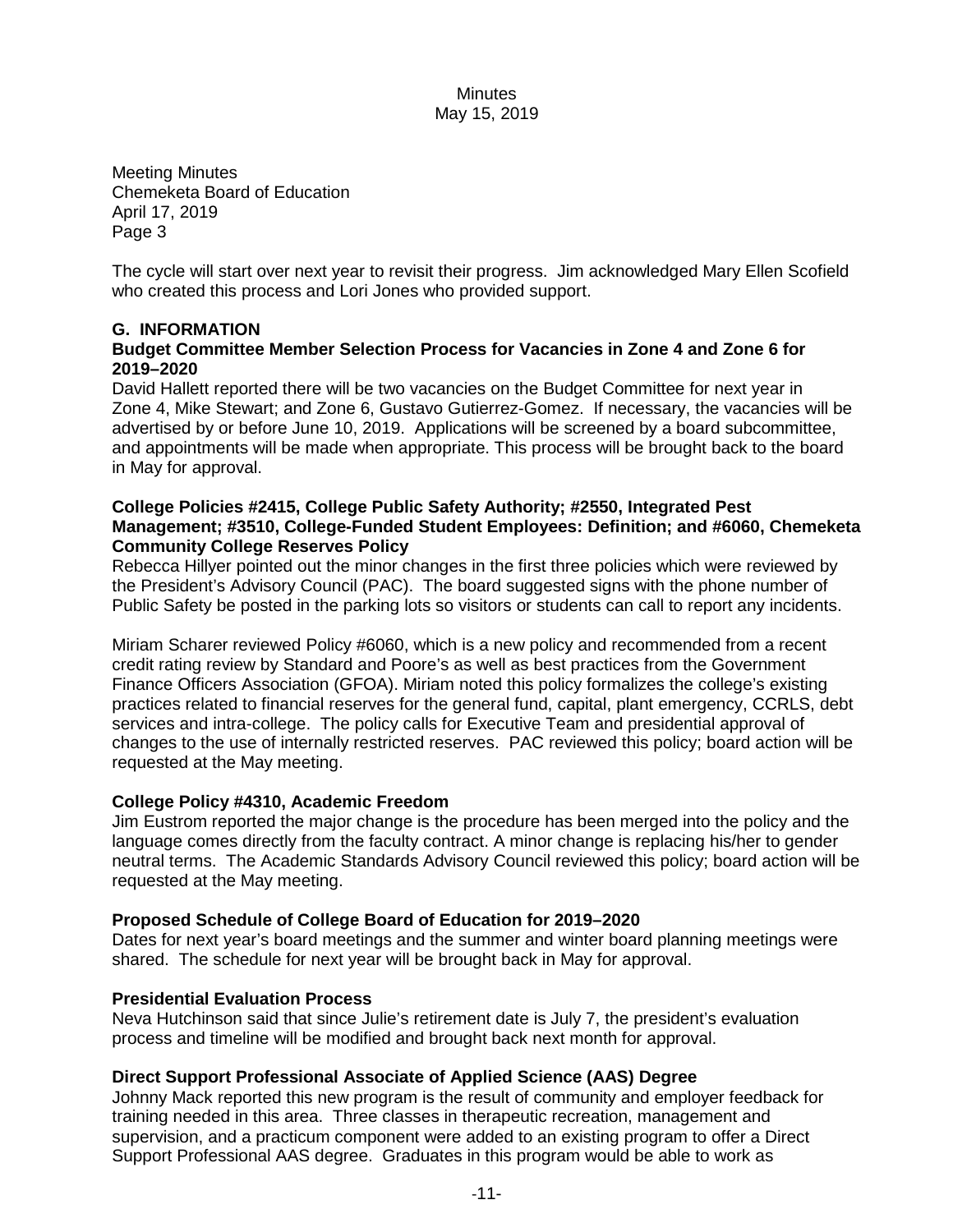Meeting Minutes Chemeketa Board of Education April 17, 2019 Page 4

paraprofessionals in public and private agencies serving people with cognitive disabilities and mental health issues. Human Services faculty members Peter Davis, Yolanda Martinez, and Christine Steiger were introduced and were thanked for developing this program. Board action will be requested next month.

# **H. STANDARD REPORTS**

# **Personnel Report**

David Hallett said the report stands as written.

# **Budget Status Report**

Referring to the Statement of Resources and Expenditures report, Miriam Scharer noted Tuition and Fees includes some of spring term and was pleased to report that tuition and fee revenue is slightly higher than budgeted for this year despite the enrollment decline which is reflective of the tuition increase. There is continued growth in interest revenue and as discussed in the budget presentation last week, interest revenue for next year was increased to align with this growth.

The Budget Status report is in line as vacant positions are on hold and will add to the anticipated ending fund balance. In the Status of Investments report, one new investment was made this month.

The Quarterly Update of Other Funds was included in this month's report. This report itemizes other resources and obligations in both revenue-based and budget-based accounts. Miriam reported a decline in the Auxiliary Services budget due to a decline in sales revenue and enrollment; a decline in Intra-College Services reflective of the utilization of reserves; and Athletics has been reduced by the final \$150,000 transfer to pay for a portion of the athletics complex.

Miriam drew attention to two items on the consent calendar—Action Item No. 3, Approval of Resolution No. 18-19-13 to Amend Resolution No. 14-15-14, Local Contract Review Board Adoption of the Community College Rules of Procurement (CCRP) and Action Item No. 4, the green sheet in the board folder, Approval of Contract Award for the Agricultural Complex Construction Manager/General Contractor (CM/GC) for the Agricultural Complex.

Miriam referred to the green sheet noting two of the proposers were invited for presentation, Swinerton Builder and Howard S. Wright, both from Portland. The committee recommended Swinerton Builder based on their experience with cross-laminated timber construction; their experience working with higher education institutions such as Portland Community College, Oregon State, University of Oregon, Western Oregon, Portland State, and OHSU; reference checks were stellar; and they were the lowest cost.

# **Capital Projects Report**

Rory Alvarez noted the report stands as written with one addition. The quotes for re-roofing Building 2 and new coating on the roof of Building 9 came in lower than the engineer's estimates. This work will be done over the summer.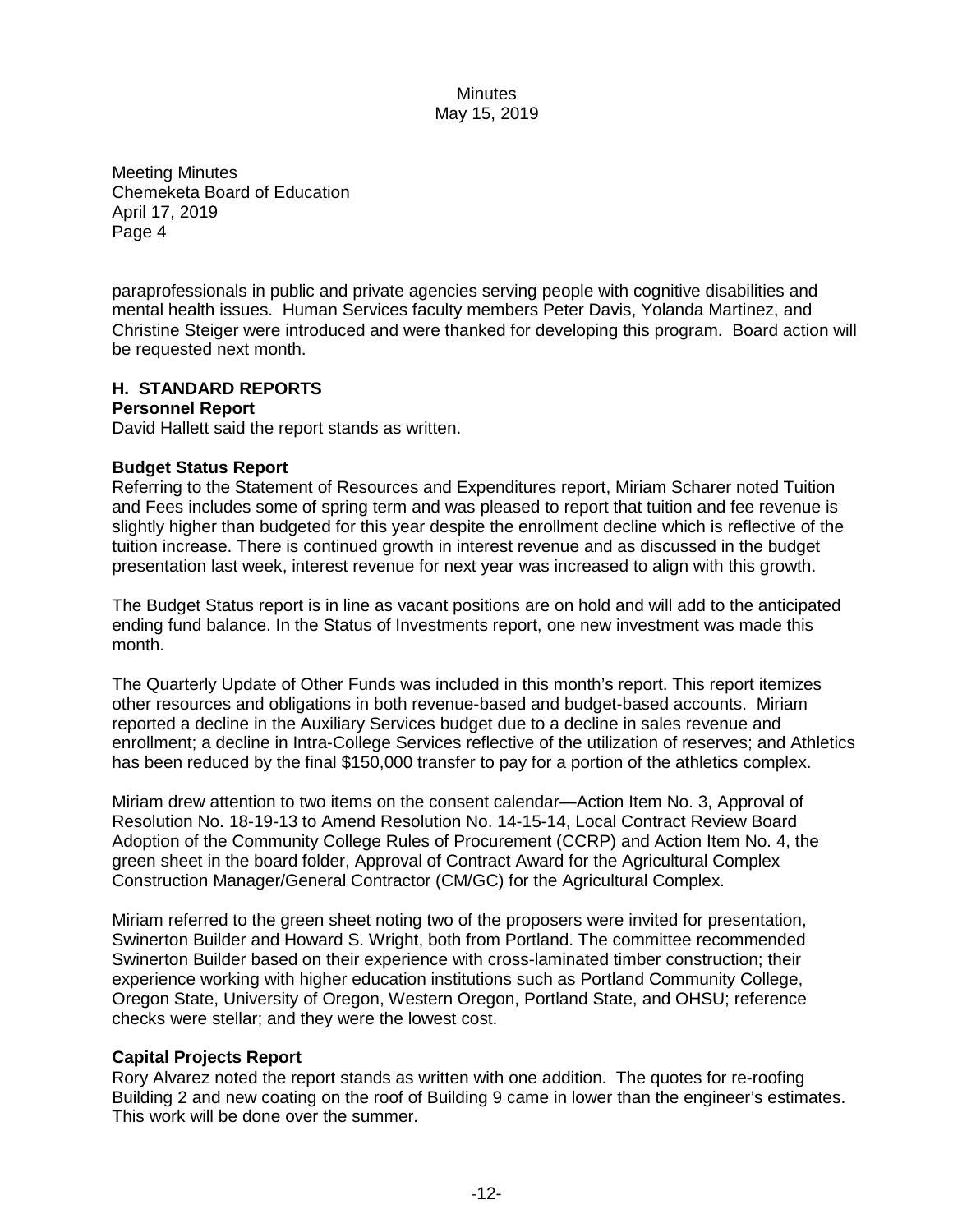Meeting Minutes Chemeketa Board of Education April 17, 2019 Page 5

# **College Advancement Report January 2018–March 2018**

David Hallett said the report stands as written. He drew attention to the Grants Activities report which lists Julie Peters, director of Organizational Effectiveness. Julie will provide leadership and supervision of the grants department. David noted the college was just notified that the Willamette Workforce Partnership grant listed on page 44 was declined. However, Julie Huckestein said the *Salem Reporter* reported that the college was the successful recipient of this grant. The *Salem Reporter* was contacted and a correction was made to the online post.

On the Chemeketa Foundation Quarterly Report, the upcoming STARS receptions will be held on May 10 at Broadway Commons at 3:30 pm and on May 17 at YVC at 3:30 pm. These two events recognize both the students who receive scholarships as well as the donors who contribute to scholarships. Lastly, the report said the Foundation anticipates awarding approximately 500 or more scholarships for the 2019–2020 academic year; however, the Foundation will be awarding closer to 600 scholarships. Jackie Franke asked what is the average scholarship amount. David said he would research and provide the information to Jackie.

# **Winter Term Enrollment Report**

Winter reimbursable FTE is down 4.4 percent from last winter and headcount was down 8 percent; year-to-date reimbursable FTE was down 2.2 percent; and year-to-date unduplicated headcount was down 8 percent.

## **Recognition Report**

Julie Huckestein acknowledged all the employees in the written report. Julie congratulated the board for being one of three finalists for the national AACC Exemplary Board/CEO award for collaboration and working relationships that are exemplary in promoting effectiveness in community college governance. The board received a plaque that is displayed on the shelf in the board room. Neva said the award is reflective of the quality and cooperative spirit of all staff.

## **I. SEPARATE ACTION**

## **Approval of Resolution No. 18-19-14, Shirley A. Comstock; Resolution No. 18-19-15, Wendy L. Sahnow; and Resolution No. 18-19-16, William E. "Bill" Riffle**

Diane Watson read the retirement resolution for Shirley A. Comstock; Betsy Earls read the retirement resolution for Wendy L. Sahnow; and Ken Hector read the retirement resolution for William E. "Bill" Riffle. Ed Dodson moved, and Betsy Earls seconded the motion.

The motion CARRIED.

# **J. ACTION**

Ron Pittman moved and Diane Watson seconded a motion to approve consent calendar items No. 1–6:

- 1. Approval of College Policies #3020, Employee Evaluation; #3030, Job Descriptions; #3410, Part-time Hourly Temporary Personnel: Definition; and #6110, Signatures on Payments [18-19-142]
- 2. Approval of 2019–2020 Faculty Sabbatical Leave Requests [18-19-143]